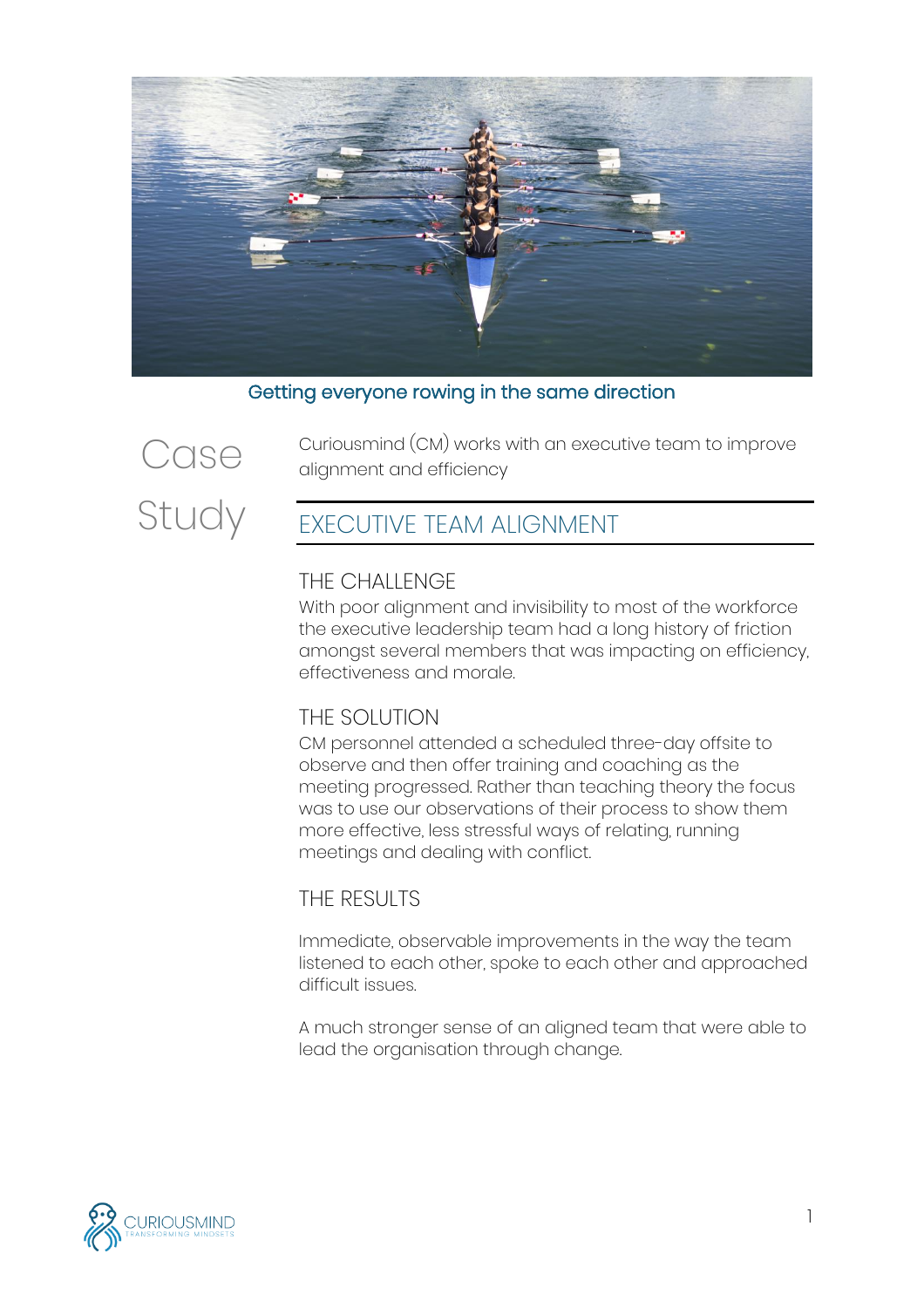With many years' experience working at most levels of management the CM facilitator was able to use the conflict that arose in the room to help the participants "let go" and engage in more supportive conversation



### THE CHALLENGE:

This was a group of high functioning executives with strong engineering backgrounds. The style of their meetings was very fact, information focused with a strong adversarial, debating approach.

Team work, by its' very nature, is about cohesion and the synergy that occurs when the focus moves from competition to collaboration. Where understanding different points of view is valued more than simply winning an argument. Egos, win lose mindsets and debating are all factors that get in the way of high performing teams achieving their potential.

Like many organisations this leadership culture was deeply steeped in beliefs, attitudes and habits that are diametrically opposed to the stated intent of high performing team work.

The challenge therefore was to help the leadership team members develop awareness of their bias's and to start building trust, respect, commitment and accountability.

It took less than 10 minutes for the first friction to arise and make apparent that there were many legacy issues at the table.

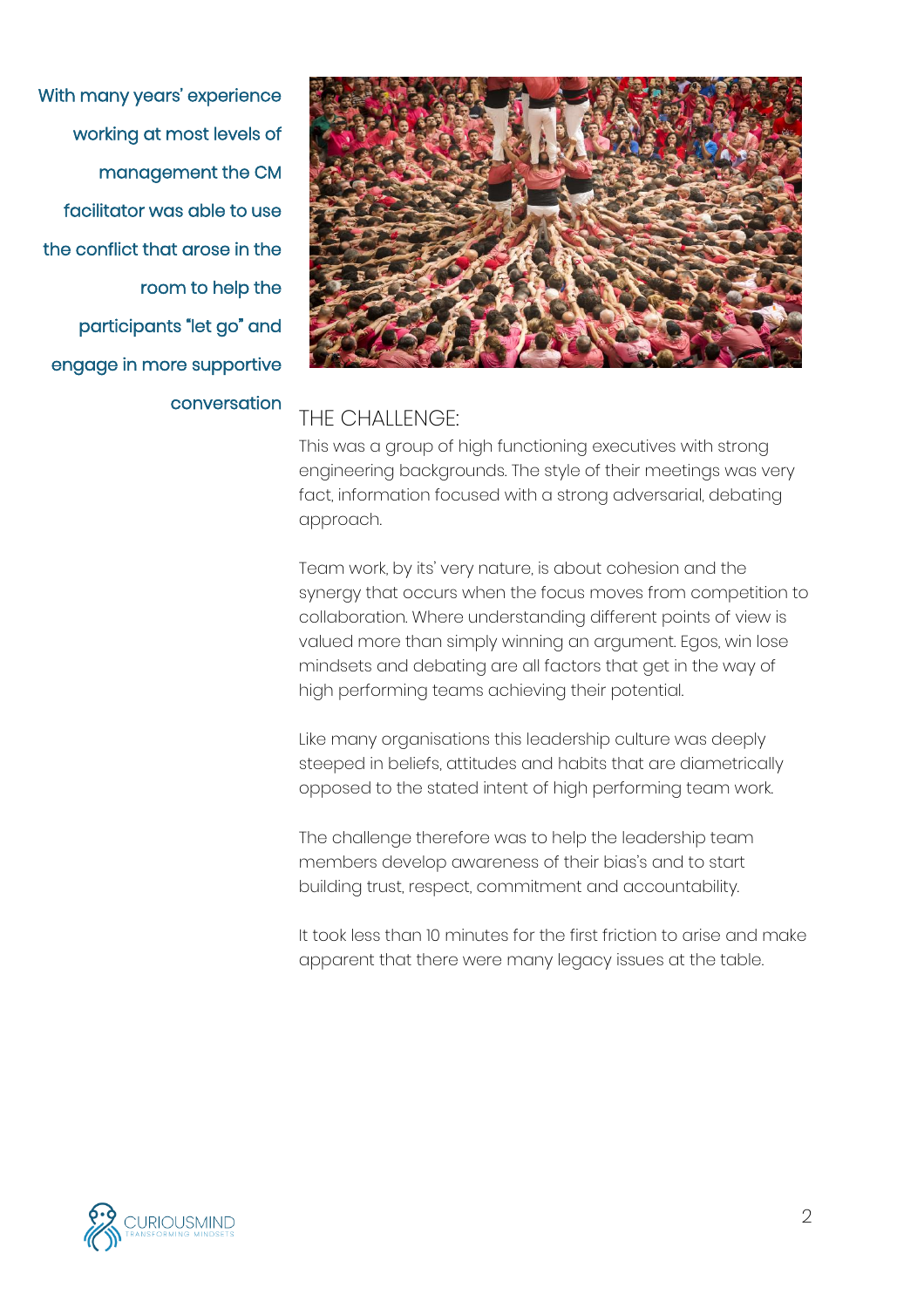

Building a sense of team

"Low trust is the highest tax most organisations will ever pay." (Steven Covey)

When trust is low every single activity that involves people will take longer.

## THE SOLUTION

With already high levels of trust with most in the group, the Curiousmind facilitator stepped in as soon as conflict arose. Then, after introducing a little theory on leadership and intra and inter-personal awareness he proceeded to help the group reflect on many of their assumptions.

With trust slowly building and with the group prepped on taking some risks to change the status quo, the CM facilitator asked a question that caused everyone to pause and reflect on some of their deeply held assumption

s. (it's important to note here that the question was not scripted – it was purely a response to what was presenting in the room at that moment).

The conversation that ensued resulted in a significant shift in attitudes as team members opened up and began sharing more about themselves and what drove them to think as they did. By opening a traditionally taboo issue – their relationship with conflict (and an elephant in the room) and inviting a little vulnerability the group began trusting each other's motives more. This, in turn, led to cycles of improved candour, acceptance and ultimately trust and respect.

With the relational side of issues improved the group then went back to their meeting with more open minds, more generosity of spirit and improved curiosity about different points of view. At the end of day one the team were already commenting on how much faster everything was going.

By the end of day three, with inter-weaving coaching and deepening experience of behaving as a high functioning team the group made a commitment. With the value trust now clear to them they agreed to set aside time each month purely devoted to them as a team. The Curiousmind facilitator attended many of these sessions helping them continue to deepen cohesiveness that led to improved effectiveness and morale.